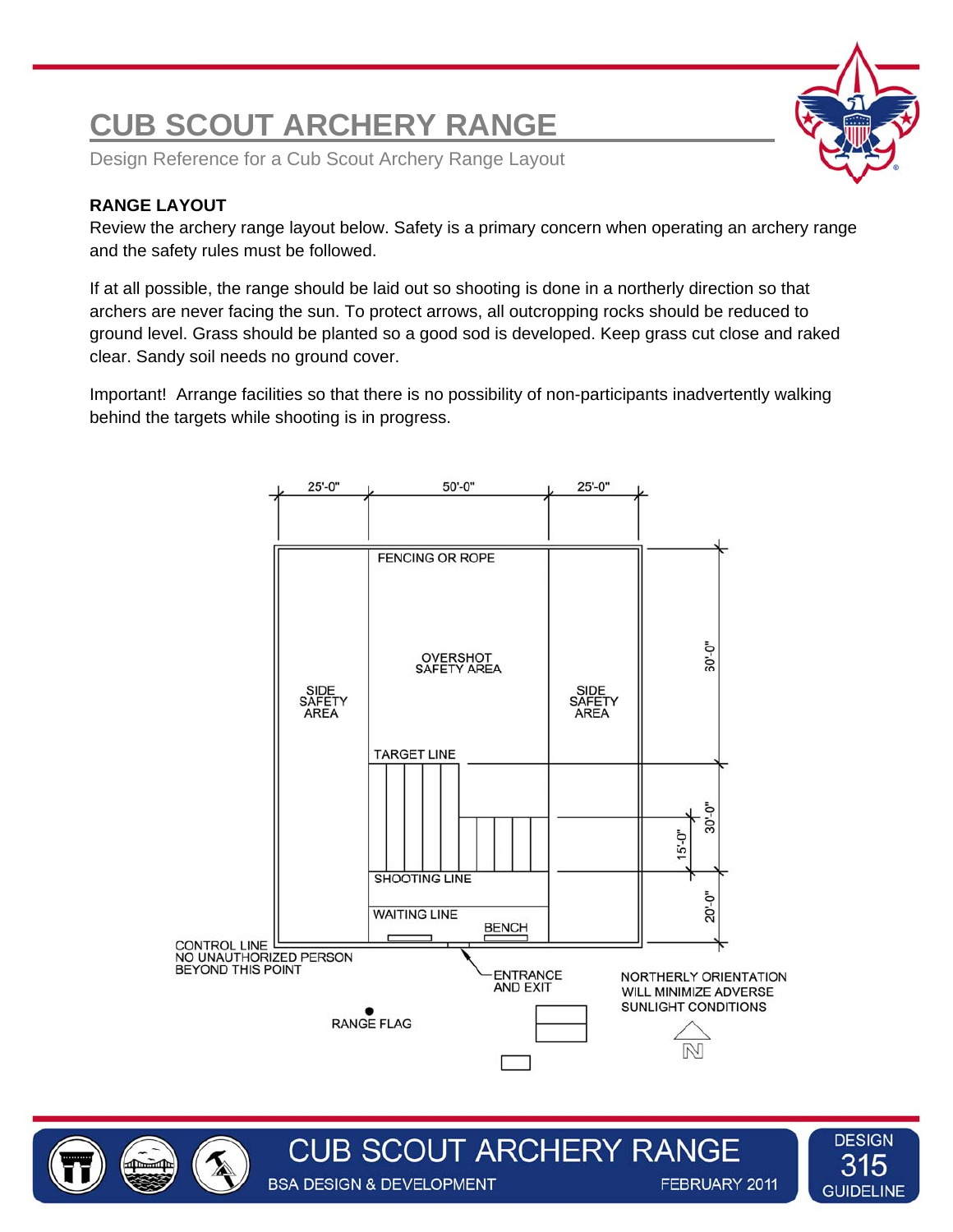## **TARGET BUTTS**

Targets for beginners should be about 48 inches in diameter and made of straw or Ethafoam. The target butts are placed on soft-pine tripods, about 6 inches off the ground. (Ethafoam is the proper material for a target butt. Styrofoam is messy and does not last long.) Keep the targets close to the ground so that missed arrows will not go far and younger archers can reach the highest arrows easily.

Three to five bales of straw may be stacked to serve as target butts. Make sure that the bales are tied back to a post so they will not fall forward on someone pulling arrows. Care should be taken in stacking the bales to be sure they are very close together. Keep the bales off the ground by stacking them on old tires.



PORTABLE ARCHERY TARGET

## **TARGET FACES**

The 48-inch standard target face is recommended for use on outdoor ranges. These are printed on several types of material, including heavy paper, canvas, and oil cloth. If you use paper targets, paste them to light cardboard or they will not last long. Smaller targets are made to be shot at from shorter distances.

#### **CARE OF TARGET FACES**

Target faces should be removed from mats when the mats are being moistened. Applying masking tape to the back of a target face will help it last longer. Center patches that cover the fold and part of the red scoring areas on the target face will double the life of the target faces. The patches must be carefully aligned so the lines marking the scoring areas line up exactly.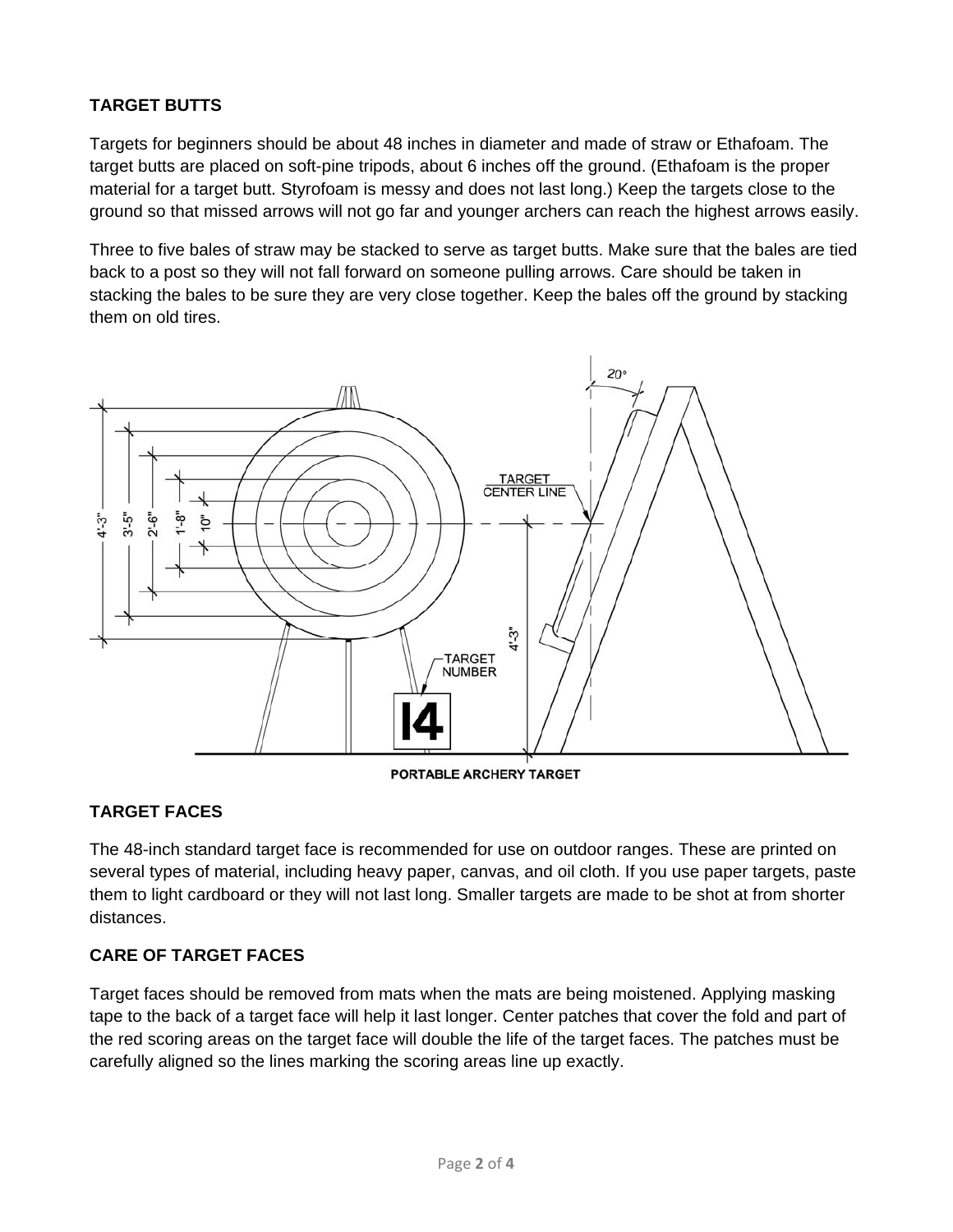#### **BACKSTOPS**

Baled straw stacked behind the target will catch wild shots. Also, several layers of burlap, canvas, or rugs hanging loosely over a horizontal pole or plank 1 or 2 inches wide will stop arrows that miss the target. These materials will last much longer if they can be rolled up and stored between sessions.